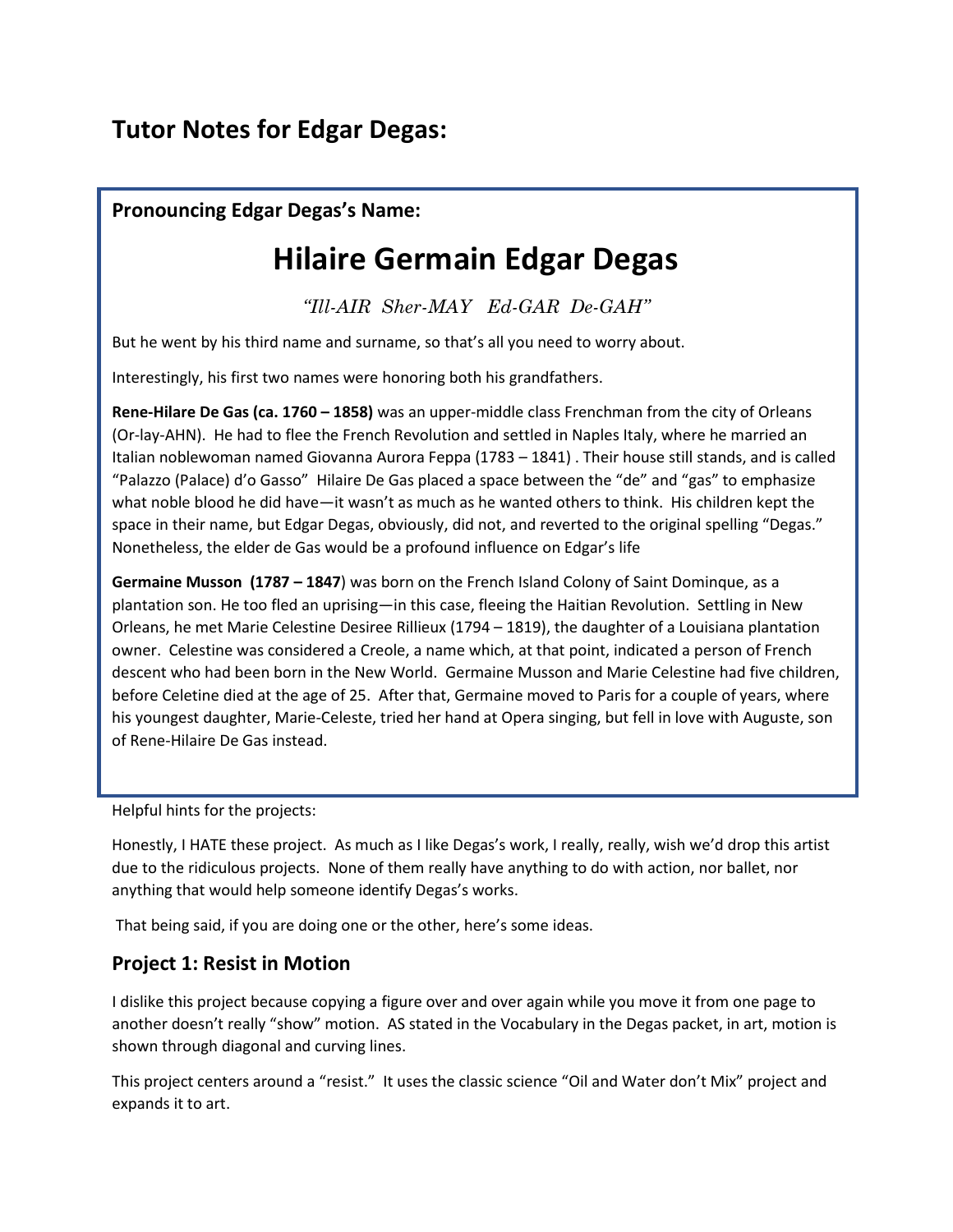Crayons are made of wax, which is a type of fat or oil. Watercolors are, of course, water soluble. So anything you draw with a wax-based art medium will literally "resist" having any water-based art medium applied to it afterward.

So this project would have an additional vocabulary word: Resist.

#### **Resist:**

In art, this is a technique where an artist applies something to his or her surface to prevent a later, usually water-based paint, from sticking to the surface. Some resists are removed. Some are not. Using crayons and watercolor is an example of a resist which is not removed after the painting is finished.

Now, taking the stencil or cookie cutter and tracing it over and over is not the most effective way to show movement, but using colors in a certain way can help.

For example, if you increase the color's saturation as you move it across the page, that helps create the sense of

**Batik [Bah-Teek]** fabric prints are made using Resist techniques.

 Stamps dipped in wax are applied to the fabric, then the fabric is dyed. The water-based dye cannot adhere to the fabric below the wax-protected pattern, leading to the iconic batik style prints.



*(This Indonesian artisan is carefully applying wax to her fabric which will then be dyed again)* 

movement, because we psychologically think of the past as almost "faded" compared to our present. So, if you trace your first pattern in white, then pale blue, medium blue, then dark blue, then color in the final tracing, our brain will more easily say, "Oh, motion!" than random colors, or all one color. (All one color can lead to mass confusion.)



Another way is to trace the pattern going in a diagonal motion across the page, either "bouncing" up or down. Since diagonals indicate motion, this will also help create the sense of movement across the page. (See sample on the left.)

Honestly, it doesn't do much for me, but if this is the project you're doing, you can link this technique to the classic oil-and-water science experiment.

Today, most watercolorists use resist techniques (a rubberized solution is applied to the paper then removed later) and we will re-visit resist in Cycle 3 when we study Andrew Wyeth.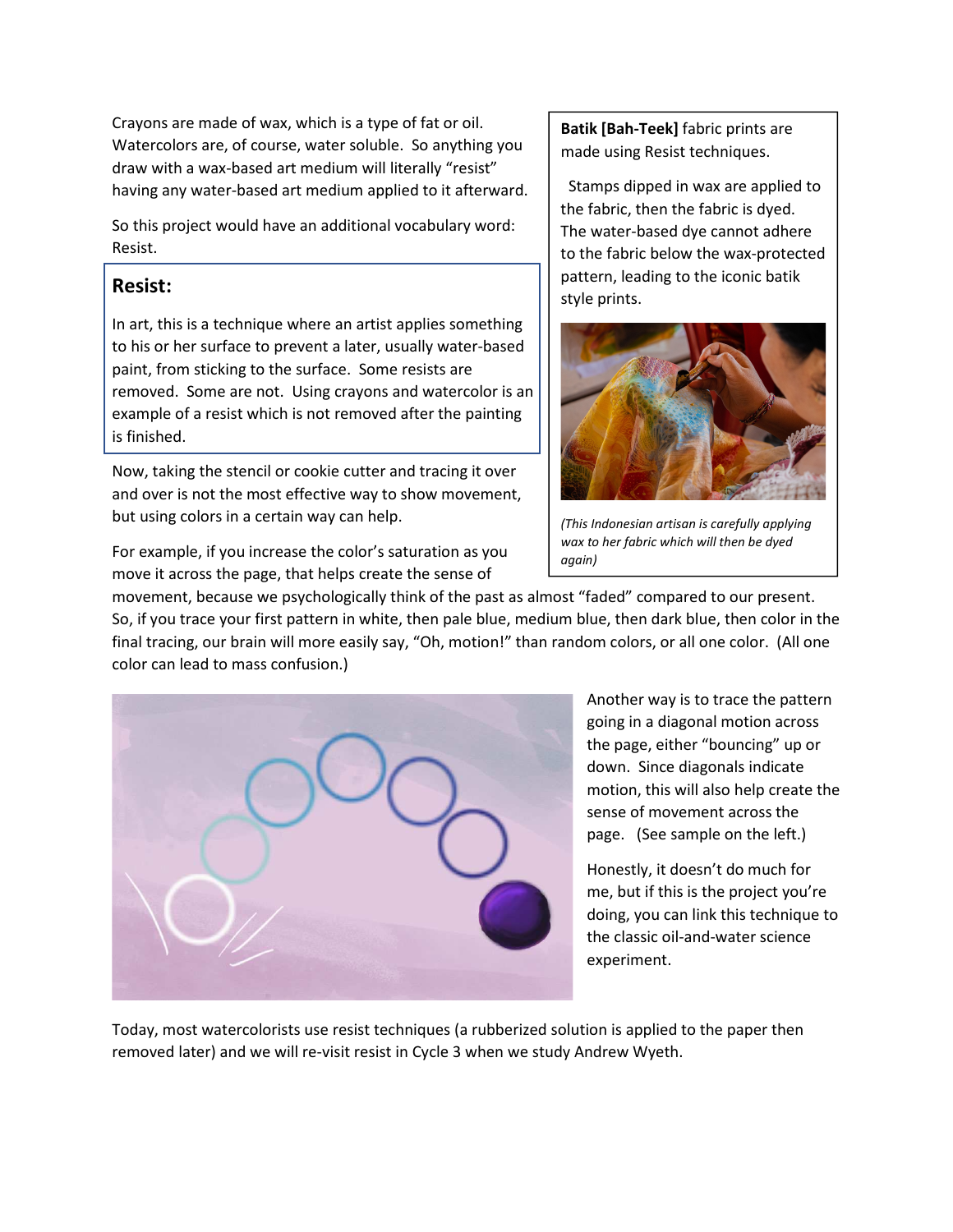## **Chalk on Cloth:**

This project mixes milk-soaked fabric with pastels which are then set with an iron.

#### WARNING:

Be sure the children wear smocks, aprons, or art shirts as the pastel pigments can stain, depending on color and brand.

Cover table and floor (if necessary) with protective coverings—again, in case the pigment in your particular pastel is a staining pigment.

Milk-Paint is a real thing and was used for many years, especially on houses and furniture. It is non-toxic and can remain vibrant for many years if protected from the elements. Wikipedia has a good article about it, and if you want a step-by-step recipe for creating authentic milk paint, check out "Casein or Milk Paint" by Naturalpigments.com.

But this isn't milk paint . Milk paint also includes lime or borax to help the milk proteins turn into the binder portion of the paint. Milk paint also quite brittle, which is why it was used on wood, not canvas.

What I don't understand is this project uses pastels, which are already quite soft and easy to create vibrant, soft images. You don't need the milk to soften them much more. If I have one problem with pastels, it's they are so soft you can have more problems laying down too much pigment and not enough sharp details.

I've heard a lot of problems with this project, and our director had difficulties when she tried to create a sample. The canvas nearly burnt while being ironed (milk is, after all, filled with sugars as well as proteins, which can burn) and the house smelled terrible as the milk scorched. It was such a pain, and we were concerned about the extra time needed for the ironing after the "painting" was done, we decided to skip one step and just apply pastels to paper, no wetting of anything required.

If you are using colored chalks, not paint, the milk could help break down those chalks which will have more filler and less pigment. But actual pastels will have so much pigment, they won't need additional help.

Honestly, I wish the project was simply soft pastels on paper, which are available at most art stores like Hobby Lobby, [\(Master's Touch Soft Pastels\),](https://www.hobbylobby.com/Art-Supplies/Drawing-Illustration/Pastels-Chalk/Premium-Soft-Pastels---24-Piece-Set/p/80885599) Michaels [\(Artist's Loft Brand \)](https://www.michaels.com/soft-pastels-by-artists-loft-fundamentals/10421601.html), Amazon (Mungyo [Non-Toxic](https://www.amazon.com/Mungyo-Pastel-Assorted-Colors-Square/dp/B00R63X6YG/ref=sr_1_2?keywords=Soft+Pastels&qid=1579470096&sr=8-2)  [Pastels](https://www.amazon.com/Mungyo-Pastel-Assorted-Colors-Square/dp/B00R63X6YG/ref=sr_1_2?keywords=Soft+Pastels&qid=1579470096&sr=8-2) review well and are a good price for the selection), even WalMart has them occasionally. Faber-Castell and Reeves are also decent brands. Just search for "Soft Pastel" and you'll find what you're looking for. Avoid Oil Pastels, as those are the artist version of crayons.

#### **Working with Pastels**

Whether you're mixing them with milk or using them straight, pastels cannot be blended the same way paints can.

You can blend pastels, by placing them next to each other, then rubbing them with a dry paintbrush, your finger (which will then be the same color as your pastel, so be careful), Q-Tips, or a Kleenex.